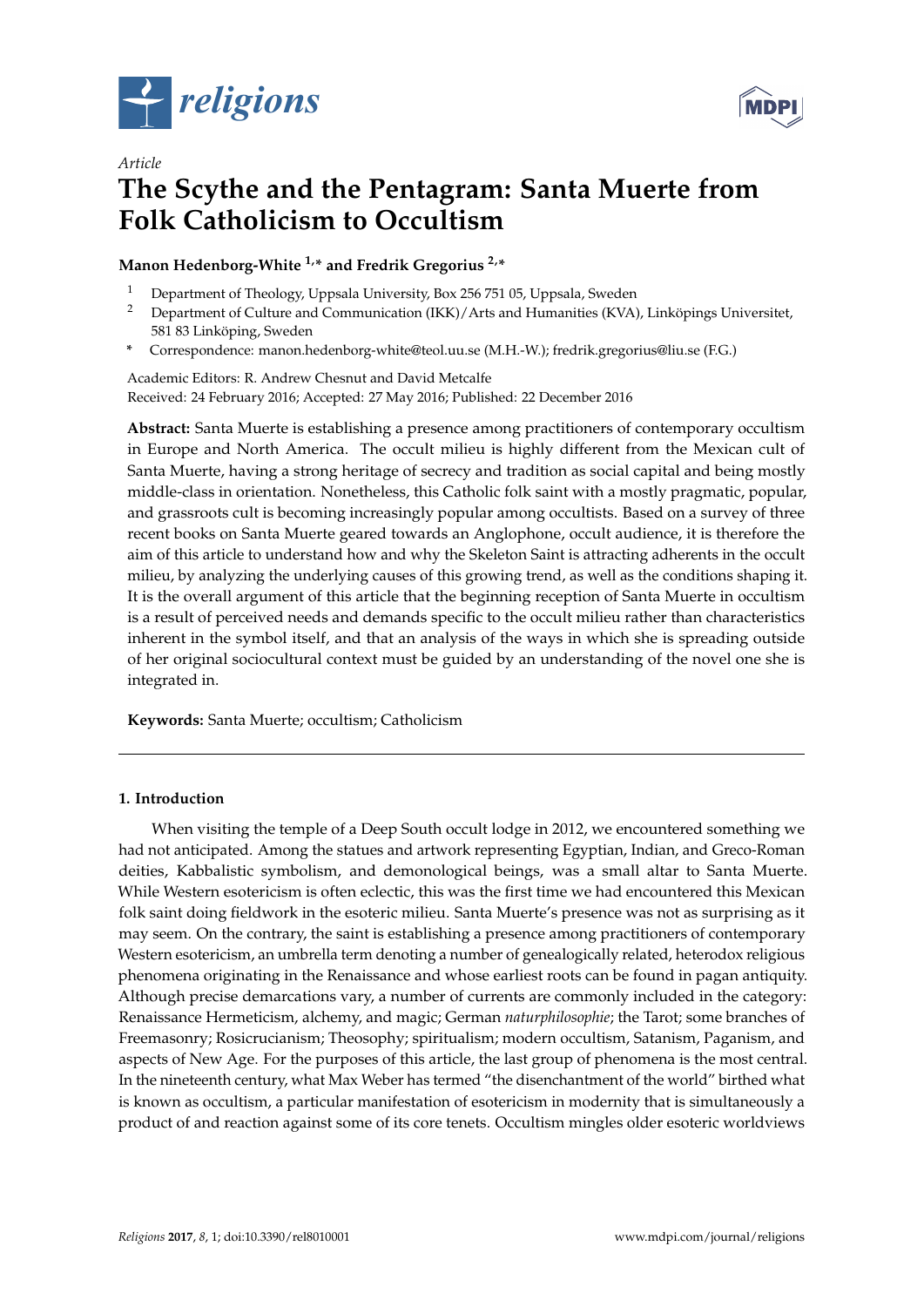with modern notions of individualism and concepts derived from modern science.<sup>1</sup> While older esotericism was largely Christian, the search for re-enchantment and existential meaning coupled with general disillusionment with the Church combined with the growing availability of literature on ancient paganism, as well as Asian religions compelled many *fin-de-siècle* occultists to turn to Hinduism, Buddhism, and varieties of pre-Christian paganism in the articulation of their ideas.

The Anglo-American occult milieu is different from the social context out of which the contemporary Mexican cult of Santa Muerte emerged. While Santa Muerte attracts devotees from all layers of society, many if not most of her Mexican adherents belong to the working class (Chesnut, *Devoted to Death* [\[5\]](#page-12-0), pp. 11–13). Although her connection to cartel violence has been strongly exaggerated, Santa Muerte is nonetheless popular among many lower level criminals, as well as police and correctional officers (Chesnut, *Devoted to Death* [\[5\]](#page-12-0), pp. 14, 96–98, 101–2, 106–7; Kristensen, *Postponing Death* [\[6\]](#page-12-1)). Finally, most of her Mexican devotees were raised Catholic ([\[5\]](#page-12-0), p. 115). In contrast, the contemporary occult milieu in the US and Europe generally attracts members of the middle class, many of whom are college-educated.<sup>2</sup> Western esotericism also has a strong heritage of secrecy as social capital, tradition as a high value, and notions of an exclusive, higher truth of reality that is mostly available to an elect few.<sup>3</sup>

Nonetheless, Santa Muerte, a Catholic folk saint with a mostly pragmatic, popular, and grassroots cult is becoming an increasing presence in the occult milieu outside of Mexico. Based on a survey of three recent books on Santa Muerte geared towards an Anglophone, occultist audience, the purpose of this article is to explicate how and why the Skeleton Saint is attracting adherents in the Anglo-American occult milieu, by analyzing the underlying causes of this growing trend as well as the conditions shaping it. It is the overall argument of this article that the reception of Santa Muerte in Anglo-American occultism thus far has been shaped by perceived needs and demands specific to this part of the occult milieu rather than characteristics inherent in the symbol itself, and that an analysis of the ways in which she is spreading outside of her original sociocultural context must be guided by an understanding of the novel one she is integrated in. $4$ 

## **2. What is Western Esotericism?**

Academic debates regarding how properly to define Western esotericism have been ongoing since its inception as a field of legitimate research, and far exceed the focus of this study. $^5$  In this article, we are

<sup>1</sup> Hanegraaff, *New Age Religion and Western Culture*, 1996 [\[1\]](#page-12-2); cf. Hutton, *The Triumph of the Moon* ([\[2\]](#page-12-3), pp. 174–75, 395); Owen, *The Place of Enchantment* [\[3\]](#page-12-4); Urban, *Magia Sexualis*, 2006 [\[4\]](#page-12-5).

<sup>2</sup> There is currently a lack of research on contemporary occultism, including quantitative data on average income and educational level. However, it is possible to draw some conclusions, partly due to the greater availability of such research on contemporary Paganism and witchcraft, which is demographically similar and often overlaps with occultism. See e.g., Berger, Leach, and Shaffer, *Voices from the Pagan Census* [\[7\]](#page-12-6). However, while Berger et al. conclude that the broader milieu of Paganism and witchcraft appears to have a higher percentage of women than men (this is also supported by Hutton, *The Triumph of the Moon* ([\[2\]](#page-12-3), p. 401f.), the opposite appears to be true of a number of initiatory occult fraternities, including the Ordo Templi Orientis and the Dragon Rouge. See Hedenborg-White, forthcoming doctoral dissertation [\[8\]](#page-12-7), and Granholm, *Dark Enlightenment* ([\[9\]](#page-12-8), pp. 91–92). Granholm also states that many members of the Dragon Rouge are university educated ([\[9\]](#page-12-8), pp. 107, 197–98). Scholars have also attested that many occultists read and are influenced by scholarly publications on their religious field. Asprem and Granholm, "Constructing Esotericisms" [\[10\]](#page-12-9); Granholm, *Dark Enlightenment* ([\[9\]](#page-12-8), p. 198). This also supports the conclusion that the contemporary occult milieu is, by and large, quite highly educated.

<sup>3</sup> The important role of secrecy and initiation as a form of social capital in Western esotericism has been debated in a number of publications. See e.g., Pasi, "The Problems of Rejected Knowledge: Thoughts on Wouter Hanegraaff's Esotericism and the Academy" [\[11\]](#page-12-10); Stuckrad, *Locations of Knowledge*, 2010 [\[12\]](#page-12-11); Hanegraaff, *Esotericism and the Academy*, 2012 [\[13\]](#page-12-12). While in actuality many of the beliefs and practices associated with various branches of occultism have actually been broadly available, many occult authors nonetheless emphasize a view of reality as many-layered and partly concealed.

Needless to say, there are also important examples of how elements of Western esotericism have become integrated into the cult of Santa Muerte in Mexico, and vice versa. As the focus of this article is the reception of Santa Muerte among Anglo-American occultists, these processes exceed the scope of this study, and it is our hope that future research will attend to the interface between occultism and folk Catholicism in Mexico, as well as the trajectory of this crossover among Hispanophone devotees living in the US.

<sup>5</sup> For a brief review, see Hanegraaff, *Esotericism and the Academy*, 2012 ([\[13\]](#page-12-12), pp. 314–67).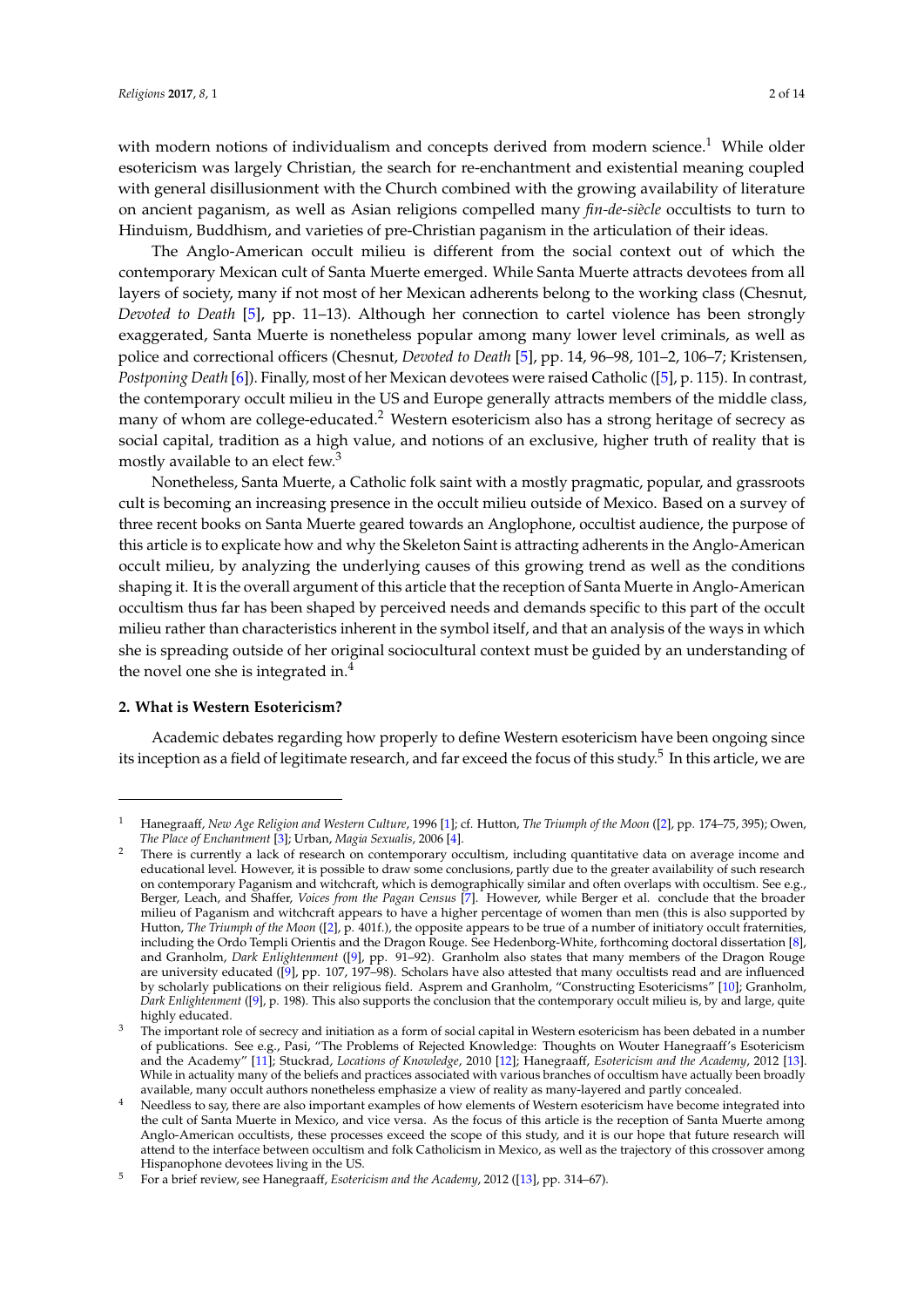guided by the theoretical model developed by pioneering esotericism scholar Wouter J. Hanegraaff, who traces the origins of esotericism to the historically ambivalent relationship between European culture and pagan antiquity [\[13\]](#page-12-12). Hanegraaff sees Western esotericism as comprised of "rejected knowledges"; a diverse set of worldviews and epistemologies relegated to the wastebasket of Western culture in its attempts to define true religion, sound science, and modernity. Although Christianity was the dominant faith in the Roman Empire in the late 4th century, Platonism remained a central influence on Christian theology up until the Reformation ([\[13\]](#page-12-12), p. 77). The Renaissance witnessed the flourishing of a narrative of ageless wisdom according to which ancient sages such as Zoroaster, Plato, and Hermes were all mouthpieces of a universal, divine wisdom that was also expressed in Christian teachings. Nourished by the recent availability of a large corpus of pagan documents, as well as texts on Jewish kabbalah and magic and science from the Islamic world, a vibrant intellectual milieu mostly centered in Italy gave rise to a number of primarily Catholic thinkers seeking to harmonize aspects of pagan learning, particularly religious Platonism, with Christian doctrine.

Far from constituting a rejection of Christianity, the ancient wisdom narrative could be seen as a way of bolstering its claims to timeless legitimacy ([\[13\]](#page-12-12), pp. 5f, 8, 16, 27f, 42, 72f, 77). However, a number of overwhelmingly Protestant critics viewed the ancient wisdom narrative as evidence of the degeneracy and corruption of Catholicism, attacking the thought of the Christian Platonists in a number of polemical writings. Hanegraaff identifies this genre as the early origins of the historic study of what is today known as Western esotericism, being the first to treat all of the then existing currents today seen as esoteric as a coherent phenomenon. This can thus be seen as the first stage of discursive rejection through which what is now known as Western esotericism began to be separated out as a delimited cultural field ([\[13\]](#page-12-12), pp. 78–82, 93ff, 127). The second phase is marked by the late 17th century and onwards into the Enlightenment, when it was increasingly held that aspects of pagan philosophy could be useful as long as they were in harmony with reason and were not intermixed with religion. Thus emerged philosophical eclecticism, that is, the transhistorical study of philosophy aimed at extracting its supposedly rational truths from the magical superstitions they were allegedly mired in. Hence, the religious aspects of Platonism were relegated to the cultural wastebasket ([\[13\]](#page-12-12), pp. 127ff, 132, 140–53).

In other words, Western esotericism sensu Hanegraaff first emerged as a "historiographical concept", comprising a set of epistemologies and worldviews that were rejected first by mainstream religion as heresy or sin, and subsequently by modernity as irrational and superstitious ([\[13\]](#page-12-12), p. 107). Although this means that Western esotericism is partly a construct, Hanegraaff asserts that the rejection was not random. On the contrary, the epistemologies ejected through the articulation of true religion, sound science, and rational philosophy share important characteristics, namely a focus on panentheism and an emphasis on intuitive, ecstatic knowledge of ultimate reality (*gnosis*) ([\[13\]](#page-12-12), pp. 371–73). Moreover, the discursive exorcism of these worldviews created an attractive alternative to people seeking to challenge both religious dogmatism and materialist disenchantment. Romanticism is an example of this, which also contributed to the emergence of a self-aware esoteric and occult milieu that perceived itself as separate from or even opposed to the dual pillars of doctrinal faith and positivist science ([\[13\]](#page-12-12), pp. 23, 243, 253f, 258, 259). Occultism can thus be seen as a particular manifestation of esotericism in modernity, secularized esotericism, or the attempts by esotericists to come to grips with industrialization, secularization, modern science, and disenchantment.<sup>6</sup>

<sup>6</sup> Cf. Hanegraaff, *New Age Religion and Western Culture*, 1996 [\[1\]](#page-12-2). Although this is an extremely compact summary of the history and development of Western esotericism, a more detailed explication exceeds the aim and scope of this article and is not strictly relevant to our immediate purpose. For more insight into the history of Western esotericism, the reader is referred to e.g., Hanegraaff, *Esotericism and the Academy*, 2012 [\[13\]](#page-12-12); Stuckrad, *Locations of Knowledge*, 2010 [\[12\]](#page-12-11); Hanegraaff, *New Age Religion and Western Culture*, 1996 [\[1\]](#page-12-2); Faivre, *Access to Western Esotericism* [\[14\]](#page-12-13).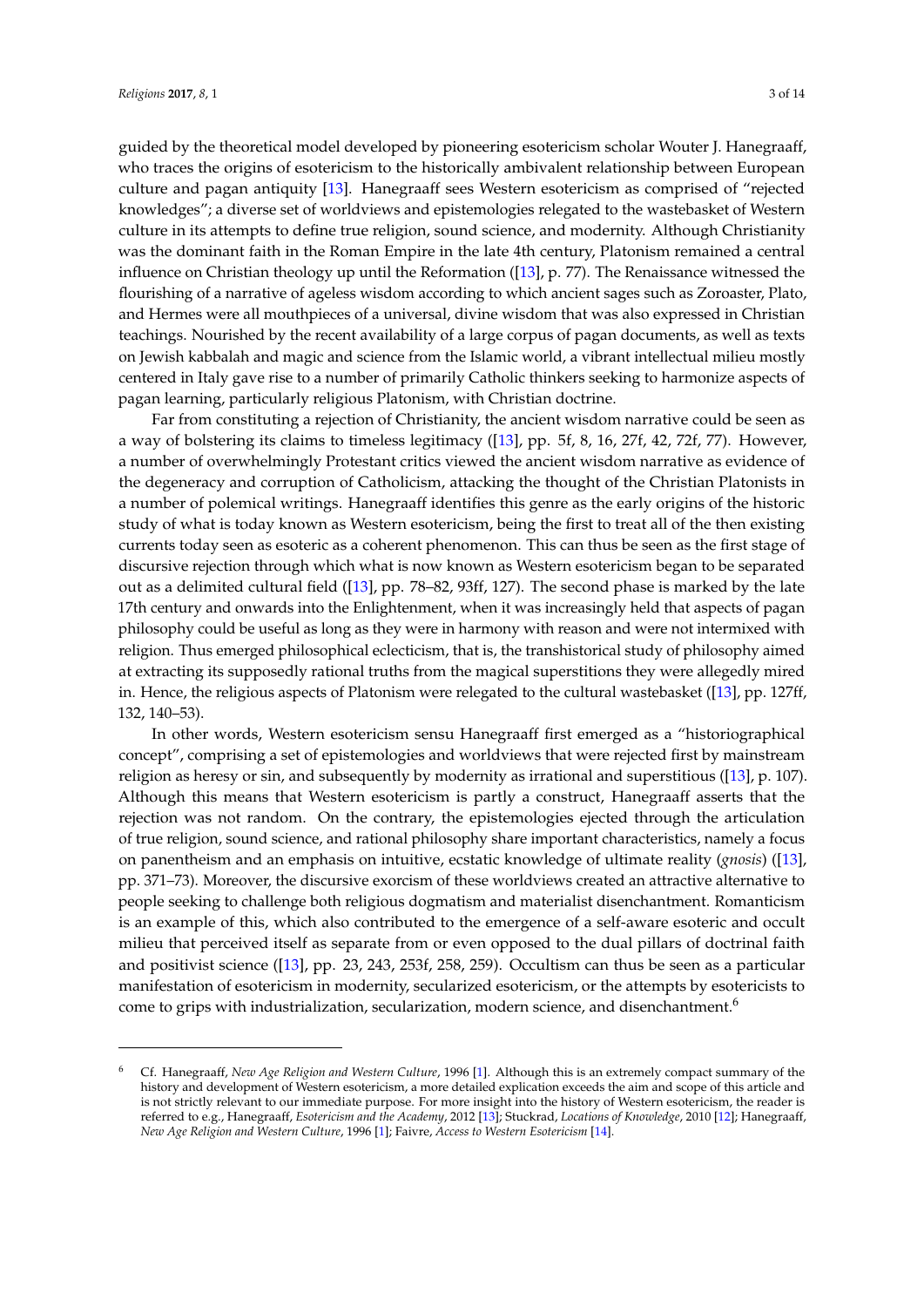#### **3. Santa Muerte in the Occult**

As mentioned above, Santa Muerte is becoming a presence in the contemporary Anglo-American occult milieu, and a growing number of webpages, spellbooks and *grimoires* clearly aimed at a non-Latin readership integrate Santa Muerte with aspects of Anglo-American occultism. Below, we will present and compare the structure and contents of three English-language introductions on Santa Muerte geared towards a non-Hispanophone, occult audience before proceeding to a discussion of what these books reveal about the contemporary occult milieu.<sup>7</sup> Due to the space confines of this study, our presentation of the source material will be very brief. The third written work scrutinized will be presented at greater length, as it is substantially longer than the two others.

#### *3.1. Grimoire of Santa Muerte by Sophia DiGregorio*

Published in 2013 by Winter Tempest Books, Sophia diGregorio's *Grimoire of Santa Muerte* comprises 117 pages and serves as a practical introduction to Santa Muerte aimed at "English-only speaking, non-Catholics" (Sophia diGregorio, *Grimoire of Santa Muerte* [\[15\]](#page-12-14), p. iii). diGregorio presents herself as an occultist and former Wiccan from a family of Catholics.<sup>8</sup> She has previously published books on spell-casting, non-Wiccan witchcraft, and vampires, seemingly mostly through Winter Tempest Books, and also appears to be the publisher's main author. In contrast to more established esoteric publishing houses, a majority of the titles issued by Winter Tempest Books appear to focus on magical methods for acquiring material wealth, prosperity, or harming one's enemies. However, *Grimoire of Santa Muerte* appears to be its sole publication that is based on Latin American spirituality.<sup>9</sup>

In terms of the ritual and devotional practices described, *Grimoire of Santa Muerte* is similar to many spellbooks and pamphlets distributed in *botanicas* on both sides of the US-Mexico border: most of the book is made up of prayers, instructions for how to establish an altar, consecrate candles and talismans, and perform spells aimed at solving everyday problems connected to relationships, prosperity, legal issues, or protection ([\[15\]](#page-12-14), pp. 33–108). The book also includes several versions of the *novena*, a traditional sequence of prayers to be recited on nine subsequent nights ([\[15\]](#page-12-14), pp. 40–46, 76–77, 81). Like many Hispanophone spellbooks focused on Santa Muerte, diGregorio eschews more complex theological speculation in favor of practical instructions for developing a concrete relationship with Santa Muerte. The *Grimoire* also comprises an overview of color correspondences and suitable altar offerings to Santa Muerte ([\[15\]](#page-12-14), pp. 30–31, 37–40).

Despite these similarities, diGregorio's treatment of Catholicism reveals that the work is intended for a different audience than many Mexican spellbooks on the Skeleton Saint. As is common in Mexican devotion, she includes Catholic prayers such as Glory Be, Our Father, and Hail Mary, and outlines the use of the rosary and sign of the cross prior to invoking Santa Muerte ([\[15\]](#page-12-14), pp. 20–22). However, she integrates this Catholic content in a non-Christocentric narrative by claiming that Catholicism is really born from "paganism and the occult, although this is officially denied by the church" ([\[15\]](#page-12-14), p. 15). She argues that Christianity has its roots in the pre-Christian pagan religions of the Mediterranean such as the cult of the Greek god Dionysus, as well as in astrology, and the doctrine of the four elements of earth, air, fire, and water ([\[15\]](#page-12-14), pp. 15–17). She identifies Jesus with the sun, "passing through the twelve signs of the zodiac, represented in the Christian allegory by the twelve disciples", and claims that the Eucharistic wafer of the Catholic mass represents the solar, masculine divine force united with its feminine and lunar counterpart, identified with the cup of wine ([\[15\]](#page-12-14), p. 16). She also claims

<sup>7</sup> Our interpretation of the target audience of these works is based on the authors' self-presentations; the fact that the publishing houses behind them are clearly oriented towards an occult, Pagan, or New Age market; and the discursive conventions they relate to. Our selection of books is not intended to reflect the occult milieu comprehensively, but rather to exemplify different approaches to introducing Santa Muerte to an occultist audience.

<sup>&</sup>quot;The Dangers of Wiccan Covens and Other Neo-Pagan Groups to Women and Children" [\[15\]](#page-12-14).

The publishing house has no website presenting a comprehensive listing of its publications. For an overview, see "Browse by Book Publisher: Winter Tempest Books." [\[16\]](#page-12-15)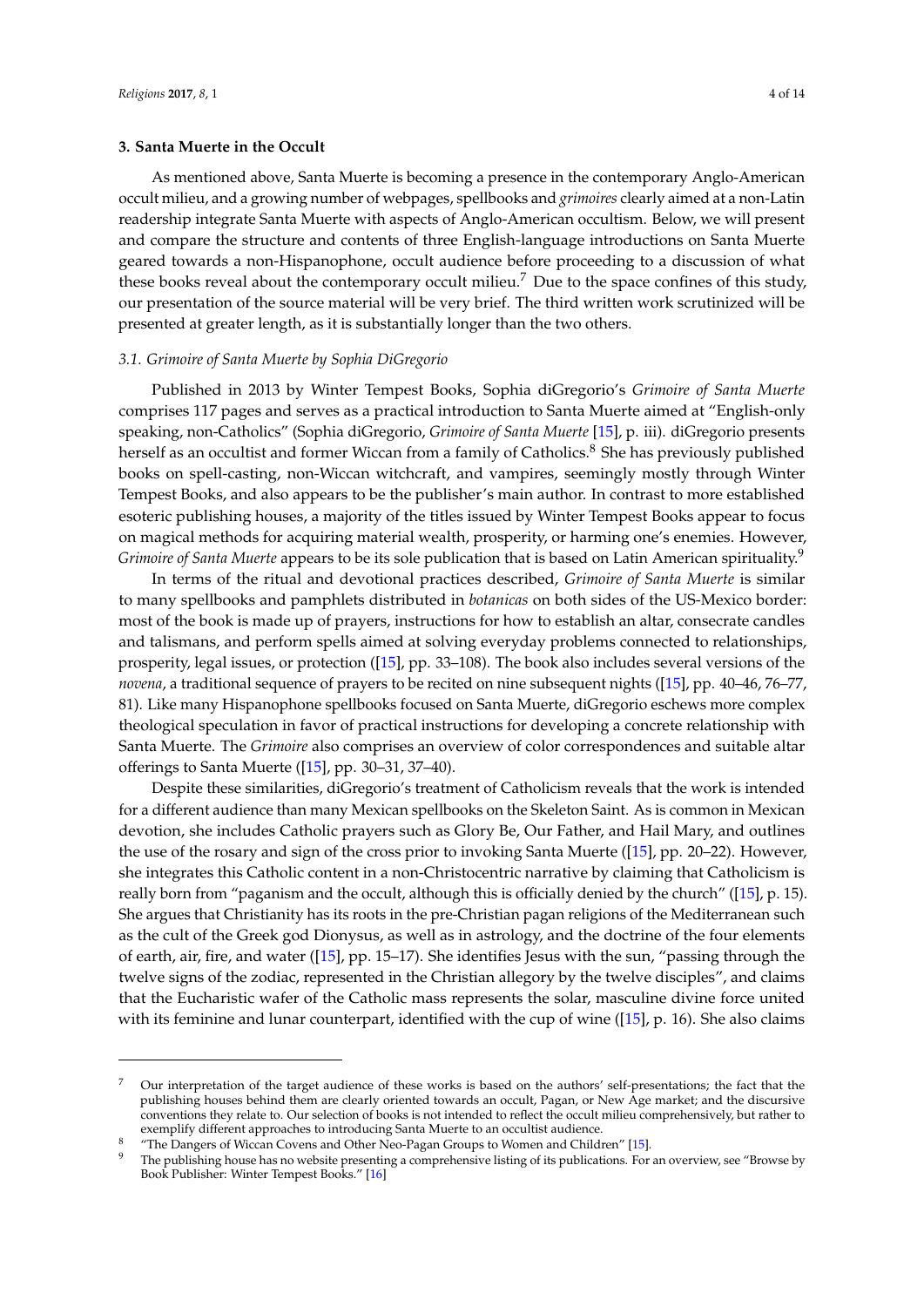that the Christian cross really represents the four elements and the Tetragrammaton, and contends that Our Father is really an invocation of the elements ([\[15\]](#page-12-14), pp. 17–21). While many of the Catholic aspects of Mexican Santa Muerte devotion are nominally retained in diGregorio's book, they are thus re-interpreted as a veiled manifestation of originally pagan or occult teachings. This can be interpreted as a way of meeting the preferences of an Anglo-American occultist readership.

diGregorio's idiosyncratic interpretation of both ancient paganism and Christianity can be seen as a way of resolving possible tensions created by the largely Catholic origins and context of the Mexican Santa Muerte cult with the widespread skepticism towards mainstream Christianity in contemporary, Anglo-American occultism. diGregorio indicates her awareness of the difficulty of making a folk saint steeped in Catholic symbolism appealing to an occultist readership by paganizing Santa Muerte and linking her to the Mexican underworld goddess Mictecacihuatl, various Mayan deities of death and the underworld, and Greco-Roman deities, including Thanatos, Athena, Minerva, and Hecate ([\[15\]](#page-12-14), p. 8).<sup>10</sup> diGregorio also explicitly expresses her awareness of this fact by writing that readers who have a "very negative association with what seems to be Christian symbolism" may substitute an elemental invocation for the conventional Catholic opening rites ([\[15\]](#page-12-14), p. 24). She also displays a negative attitude towards mainstream Christianity at large that is common to contemporary occult works, arguing that the Christian view of death represents "judgment, punishment, the fires of Hell and separation from the world of the living" whereas paganism is more focused on death as "a transition and a change of condition" ([\[15\]](#page-12-14), p. 4). By expressing criticism towards mainstream Christianity, acknowledging that readers may be prejudiced towards the Christian faith, and integrating Santa Muerte into a lineage of pagan deities predating Christianity, she thus negotiates the introduction of this Catholic folk saint to the novel context of Anglo-American occultism.

#### *3.2. Santisima Muerte: How to Call and Work With Holy Death*

"Santisima Muerte: How to Call and Work with Holy Death" was originally part of an ongoing series of pamphlets called *Guides to the Underworld*, issued by the English esoteric publisher Hadean Press. The series focused on practical methods for ritual magic and invocation of demonic beings as well as Catholic saints, primarily based on European grimoires. The text was later reprinted as part of a collection of pamphlets dealing with saints. The publications of Hadean Press combine older folk magic with more established esoteric systems, such as reinterpretations of Aleister Crowley's Thelema [\(http://www.shop.hadeanpress.com/recent-releases/\)](http://www.shop.hadeanpress.com/recent-releases/). There are also a growing number of titles focused on various modalities of African Diaspora religion, exemplifying a growing trend among a number of contemporary occultists to combine European folk magic with African Diaspora forms.<sup>11</sup> The publisher states that the use of pamphlets as a medium is deliberate, as it responds to a longing for pre-Internet exclusivity and authenticity, linking it explicitly to the use of magical pamphlets in earlier periods [\(http://www.hadeanpress.com/guides-to-the-underworld/\)](http://www.hadeanpress.com/guides-to-the-underworld/). This statement is illustrative, seemingly indicating a willingness to address what may be seen as a sense of disenchantment caused by the increasing availability of occult material resulting from digitalization.

"Santisima Muerte: How to Call and Work With Holy Death" can thus be understood as part of a nostalgic discourse in contemporary occultism that seeks return to a more authentic magical practice. Nonetheless, the way in which its author, Conjureman Ali, presents Santa Muerte, is very clearly shaped by values and aspirations specific to the contemporary occult milieu. Conjureman Ali, also known as Dr. Raven, is a well-known writer and practitioner of various forms of folk magic, both European and African Diaspora, and priest and founder of one of the few semi-public Quimbanda temples active in the USA today.

<sup>10</sup> The association with Mictecacihuatl is not uncommon in Mexico. Chesnut, *Devoted to Death* ([\[5\]](#page-12-0), p. 28).

<sup>11</sup> See e.g., Frisvold, *Exu* [\[17\]](#page-12-16); Frisvold, *Pomba Gira* [\[18\]](#page-12-17); Frisvold, *Palo Mayombe* [\[19\]](#page-12-18).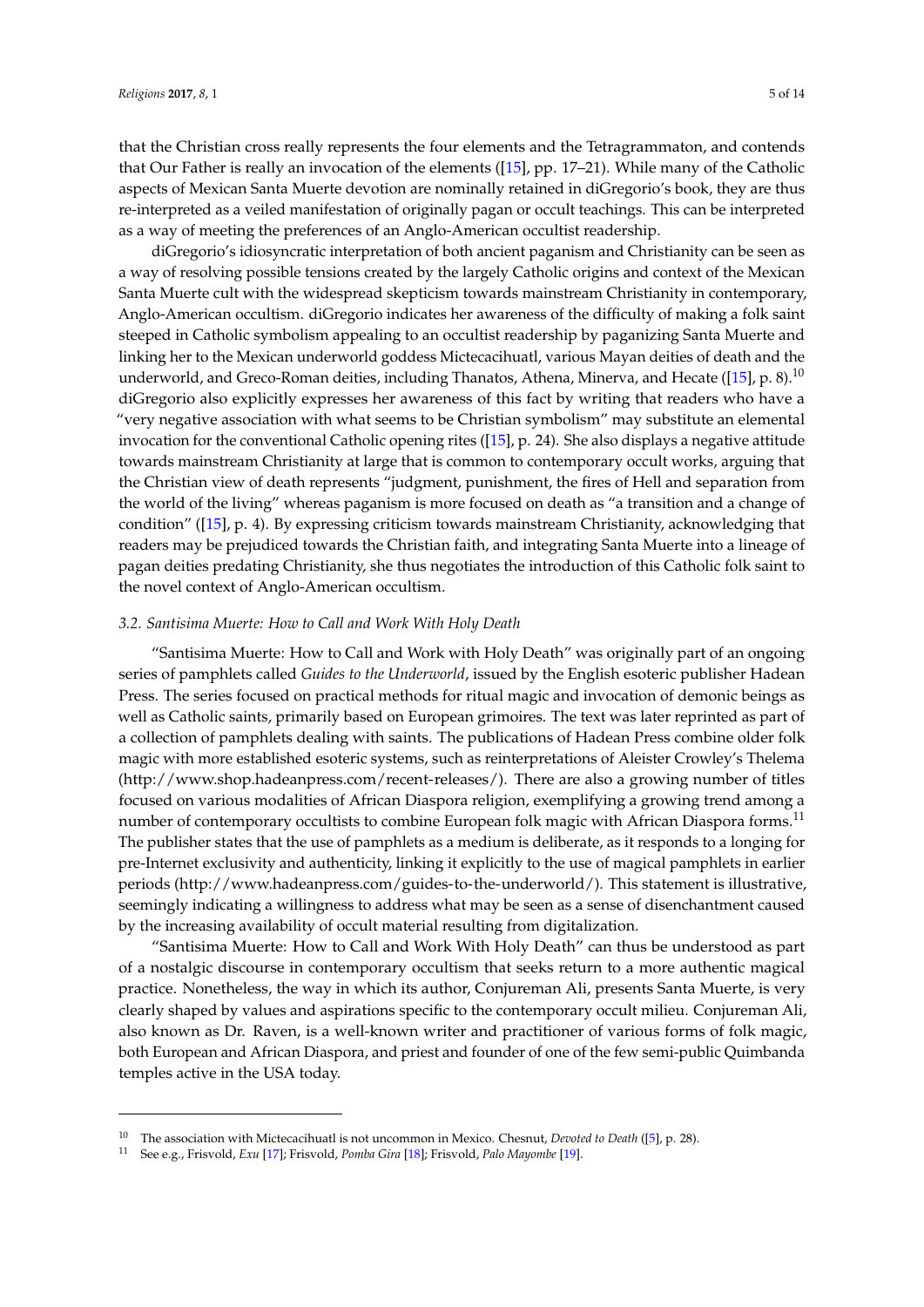The rituals presented in "Santisima Muerte" are based on outlines found in Mexican spellbooks, and include a common version of the novena.<sup>12</sup> All are also set within the framework of folk Catholicism. Similar to many Hispanophone texts on Santa Muerte as well as diGregorio's work, the spells are aimed at pragmatic goals. However, Ali's approach to Santa Muerte is different from that of diGregorio. Despite addressing a non-Mexican, primarily occultist readership, he is clearly opposed to any efforts to paganize Santa Muerte, stating that she is a "purely Mexican, folk-Catholic phenomenon and should be respected as such", and that attempting to "syncretize her with neo-pagan deities or remove her from her cultural roots would be disrespectful to both her and her devotees" ([\[21\]](#page-12-19), p. 161). Thus, he is clearly opposed to approaches like that of diGregorio. However, he is more neutral to the identification between Santa Muerte and the Aztec goddess Mictecacihuatl, and interestingly also less condemning of Mexican Pagan attempts to create syncretism between the two ([\[21\]](#page-12-19), p. 163). Thus, his animosity is seemingly mostly aimed at European and North American Pagans and occultists. This may be interpreted as an attempt to avoid accusations of cultural appropriation while simultaneously maintaining an emphasis on what is perceived as traditional.

Although Ali seemingly attempts to present Santa Muerte in as traditional a manner as possible, his treatment of Catholicism is still different from that of a typical Mexican spellbook and he clearly anticipates an ambivalent or negative reader response to mainstream Christianity. Although he stresses that Santa Muerte should be approached like other Catholic saints, he presents this as a matter of adherence to tradition rather than an expression of his own personal beliefs or those of his readers. The importance of Catholicism in the development of the Santa Muerte figure is thus acknowledged but simultaneously relativized, as the Catholic customs recommended are not presented as part of an overarching existential framework according to which all of creation should be interpreted. Ali's insistence on tradition is also indicative of the particular conditions and norms of the contemporary occult milieu, in which the concept of tradition holds very high cultural and spiritual capital.<sup>13</sup> Interestingly, Ali's insistence on tradition and how one should or should not approach Santa Muerte is also rather untraditional in relationship to the eclectic and non-dogmatic cult of Santa Muerte in Mexico. His attempt to present a traditional interpretation of Santa Muerte can thus be seen as a way of catering to the very specific cultural tastes of an occultist audience.

#### *3.3. La Santa Muerte: Unearthing the Magic and Mysticism of Death*

Tomas Prower's *La Santa Muerte: Unearthing the Magic & Mysticism of Death* is the first work on Santa Muerte issued by a major esoteric and New Age publishing house, Llewellyn International. While DiGregorio and Conjureman Ali clearly target an occult readership, Prower draws much more explicitly on occult and New Age symbolism and practice. Contrary to Ali, Prower writes that one does not have to adopt Catholic rites or customs if they are contrary to one's own beliefs, contending that Santa Muerte can be integrated into one's own religion and that her magic is available to anyone who approaches her "with an open mind and an open heart" ([\[23\]](#page-12-20), pp. 10, 31). Thus, Prower also relativizes the importance of Catholicism in the Santa Muerte cult, although in a different manner, by presenting Christianity as but one out of many equally acceptable pathways to Santa Muerte. This sentiment is also echoed in the fact that the book—in stark contrast to Ali's work—features no prayers to Jesus, God, or any other saint, nor any version of the novena. Instead, the spells are focused on visualizations and correspondences, and Prower writes that words spoken to Santa Muerte should come from the heart and not be written down.

<sup>12</sup> For this article we had the following titles available for comparison; *Altares, Ofrendas, Oraciones y Rituales a la Santa Muerte* (2007); Rey, Victoria (2012). *Santa Muerte Magia Verde*. Pita, Laila (2013). *Testimonios de la Santísima, Relatos Verdaderos de Milagros Recibidos por los fieles seguidores de la Santa Muerte*, jimenez, Beto (2015) *La Biblia de La Santa Muerte* as well as descriptions of rituals and spells included in e.g., Chesnut, *Devoted to Death* [\[5\]](#page-12-0); Kristensen, *Postponing Death* [\[6\]](#page-12-1); Fraser, *Santa Muerte*. [\[20\]](#page-12-21)

<sup>13</sup> For discussions on the importance of tradition as a source of authority in esotericism, see e.g., Hammer, *Claiming Knowledge*, ([\[22\]](#page-12-22), pp. 85–200); Asprem and Granholm, "Constructing Esotericisms" [\[10\]](#page-12-9).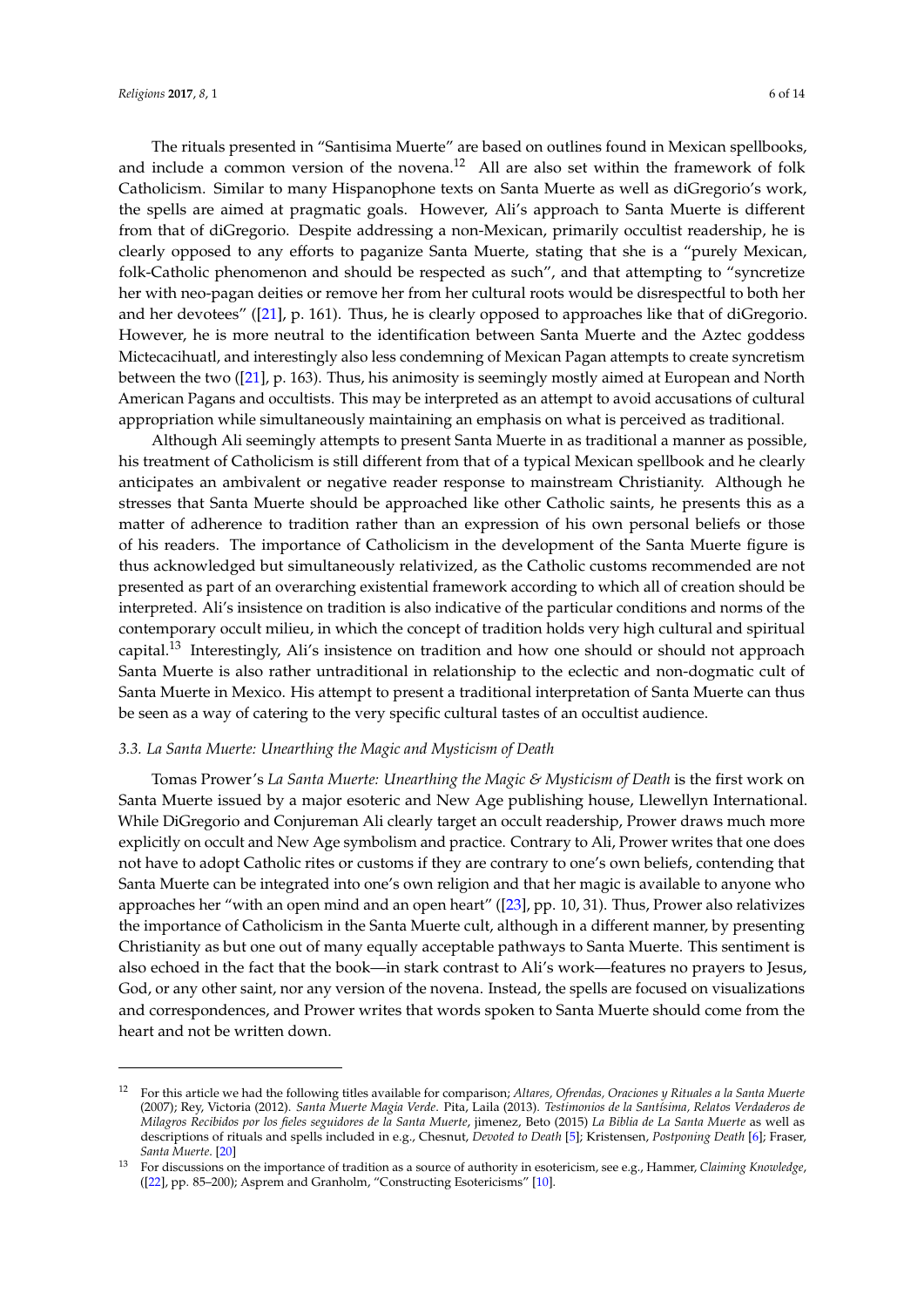Prower downplays the connection between Santa Muerte and socioeconomic marginalization that, although mentioned, is not presented as central to her cult. Rather than introducing Santa Muerte as particularly connected to any social class segment, Prower writes that her devotees are part of a mystery school akin to the Eleusinian mysteries of Ancient Greece ([\[23\]](#page-12-20), p. 30). He also presents a type of article of faith for the devotees of Santa Muerte. Referring to the cult as "we", he presents himself as a spokesperson for a larger community of adherents:

Essentially, we believe that the world is good. We believe that the divine energy (God, the universe, the Tao, etc.) is perfect, and since that divine energy is in everything, everything is perfect. (...) The problems of life result from a self-disassociation with everything else, the belief that you are separate from all other things. (. . . ) By believing that we are all equally connected in the web of life, harming others becomes much less appealing since the destruction of a single strand ultimately affects the whole and threatens the stability of the entire web. A more philosophical concept of this belief is popularly known in dharmic religions as karma. Everything you do will eventually come back to you. (...) Thus, a devotee of La Santa Muerte and a practitioner of her magic would, at the very least on a selfish level, not want to cause harm to another because it would result in harm ultimately coming to themselves. Although not all devotees explicitly call it karma, this ethic of cosmic reciprocity is a main tenet of working with La Santa Muerte and understanding how to utilize her magic ([\[23\]](#page-12-20), p. 11).

He also contends:

An ancient Buddhist treatise says that holding on to anger is like grasping a hot coal with the intent of throwing it at someone; you are the one who gets burned. The anger and hate we harbor within us affects us negatively. Even before releasing a hex and suffering the karmic consequences of doing so, anger and hate make us spiritually and physically sick ([\[23\]](#page-12-20), p. 215).

The above quote demonstrates a very different attitude to Santa Muerte to that of Conjureman Ali, who includes rituals for harming and even killing enemies, and most likely also from many of the Skeleton Saint's Mexican devotees on both sides of the Mexico-US border.<sup>14</sup> While ethical prescriptions are also present in some of the Mexican literature, Prower's notion of "cosmic reciprocity" is phrased in terms of westernized notions of karma that can be traced to the interest in Hinduism and Buddhism in *fin-de-siècle* occultism, rather than the Catholic doctrine of sin. His attitude to "cosmic reciprocity" as something akin to a natural law is similar to that found among many Wiccans ([\[2\]](#page-12-3), p. 396). Prower also clearly draws on New Age discourses of universal interconnectedness, positive thinking, and westernized interpretations of Indian religion ([\[1\]](#page-12-2), pp. 130, 132, 238–42, 286, 296, 374, 467, 488–90; [\[24\]](#page-12-23), p. 110).

In contrast to both Ali and diGregorio, Prower places especial emphasis on Santa Muerte's femininity, construed in terms that clearly draw on discourses of gender dominant in many forms of Wicca, in which the four elements are gender coded and the universe seen as governed by a masculine-feminine polarity [\[25–](#page-12-24)[28\]](#page-12-25):

[I]n the eyes of outside traditions, La Santa Muerte is most often associated with the elements of earth and water. Deities of femininity and death tend to be associated with the earth because of its ability to create, sustain, and nurture life. Earth is also the element that experiences death most frequently through the changing of the seasons and the finite existence of organic matter.  $(...)$  With regard to water, La Santa Muerte's femininity and

<sup>&</sup>lt;sup>14</sup> Conjureman Ali, "Santisima Muerte," ([\[21\]](#page-12-19), p. 184). On the more ambivalent role of harmful magic and cursing in the Mexican cult of Santa Muerte, see Chesnut, *Devoted to Death*. [\[5\]](#page-12-0)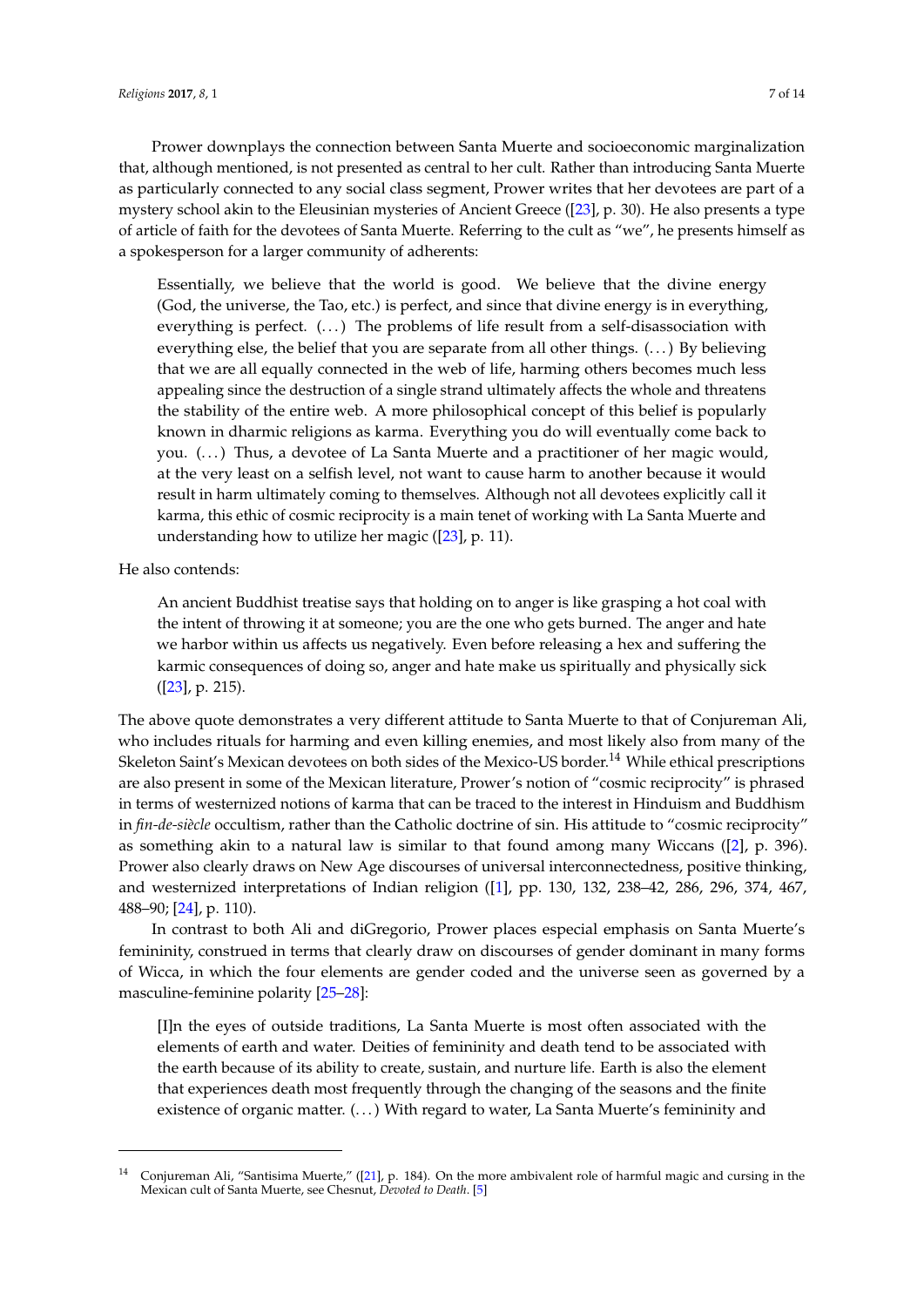dual existence in both the spiritual and physical worlds grant her this association. Water is symbolic of emotions and intuition—what is visible on the surface often masks the profundity of what lies below. While both men and women possess logic and intuition, in general, women are blessed with a stronger sense of intuitive wisdom, thus linking them with water  $([23], p. 95f)$  $([23], p. 95f)$  $([23], p. 95f)$ .

Prower also presents a gendered interpretation of the colors associated with Santa Muerte. Drawing on a Westernized version of Daoist doctrine, he relates her black and white robes to yin and yang, respectively. Prower connects the black (or "yin") Santa Muerte to supposedly feminine characteristics, such as receptivity, while the white (or "yang") Santa Muerte, seemingly a more masculine version of her, is more suitable for projecting energy:

. . . femininity, intuition, night, soft, cold, wet, and yielding are all categorized under black yin energy. For these reasons, the black aspect of La Santa Muerte is used in protection magic, where the objective is not to project energy, but rather intuitively foresee negative energy and take away its harmful effects and neutralize it, or, if that's not possible, to become invisible to the harmful energy and avoid it altogether. (. . . ) When we purify something we expel and push all the toxins and negative energies away, just as all the colors in the visible spectrum are expelled and pushed away to make something appear white. In the Taoist symbol for yin-yang, the yang energy of the universe is symbolized by the white side of the circle, which is often misinterpreted as good, but is better understood as aggressiveness and projecting. Thus masculinity, logic, day, hard, warm, dry, and giving are all categorized under white yang energy ([\[23\]](#page-12-20), p. 84).

The above excerpts dealing with Santa Muerte's femininity and its supposed magical connotations are highly interesting, illustrating broader themes of gender construction in the occult and Pagan milieus.

Unlike Ali and diGregorio, Prower also emphasizes the importance of transforming the magician's own consciousness by entering into a "magical mindset" ([\[23\]](#page-12-20), p. 155f). Prower argues that, in order to do magic, one must first access an alternate level of consciousness by transforming brain frequencies to the more "dreamlike" levels of alpha, theta, and delta [\[23\]](#page-12-20). This emphasis on consciousness as the principal ritual tool draws strongly on what became a central theme in nineteenth century occultism and has continued to be fundamental to occultist discourse since [\[3](#page-12-4)[,4\]](#page-12-5). Similarly, the invocation of science-like language draws on the modern occult preoccupation of attempting to harmonize magic with scientific discovery.<sup>15</sup>

It is also worth noting that the use of statues and images holds no prominent place in Prower's manual, also setting it apart from the two previously described works as well as the orientation of much of the Mexican cult of Santa Muerte, and some spells do not even mention Santa Muerte or any other saint.<sup>16</sup> Nonetheless, similar to the spells outlined by Conjureman Ali and DiGregorio, those Prower details are generally oriented towards material ends, like love, money, legal matters, and protection.

#### **4. Santa Muerte and the Occult**

## *4.1. A New Context*

In the previous pages, we have presented three recent English-language books on Santa Muerte. While Prower's is the most explicit in this regard, all three are geared towards an occultist readership with a very different sociocultural orientation than that of the Mexican cult of Santa Muerte. Thus,

<sup>15</sup> Owen, *The Place of Enchantment* [\[3\]](#page-12-4); Hutton, *The Triumph of the Moon* ([\[2\]](#page-12-3), pp. 174–75, 395). This tendency can also be seen in much New Age thought, see e.g., Hanegraaff, *New Age Religion and Western Culture*, 1996 ([\[1\]](#page-12-2), pp. 62–76).

See e.g., Prower, *La Santa Muerte* ([\[23\]](#page-12-20), p. 194).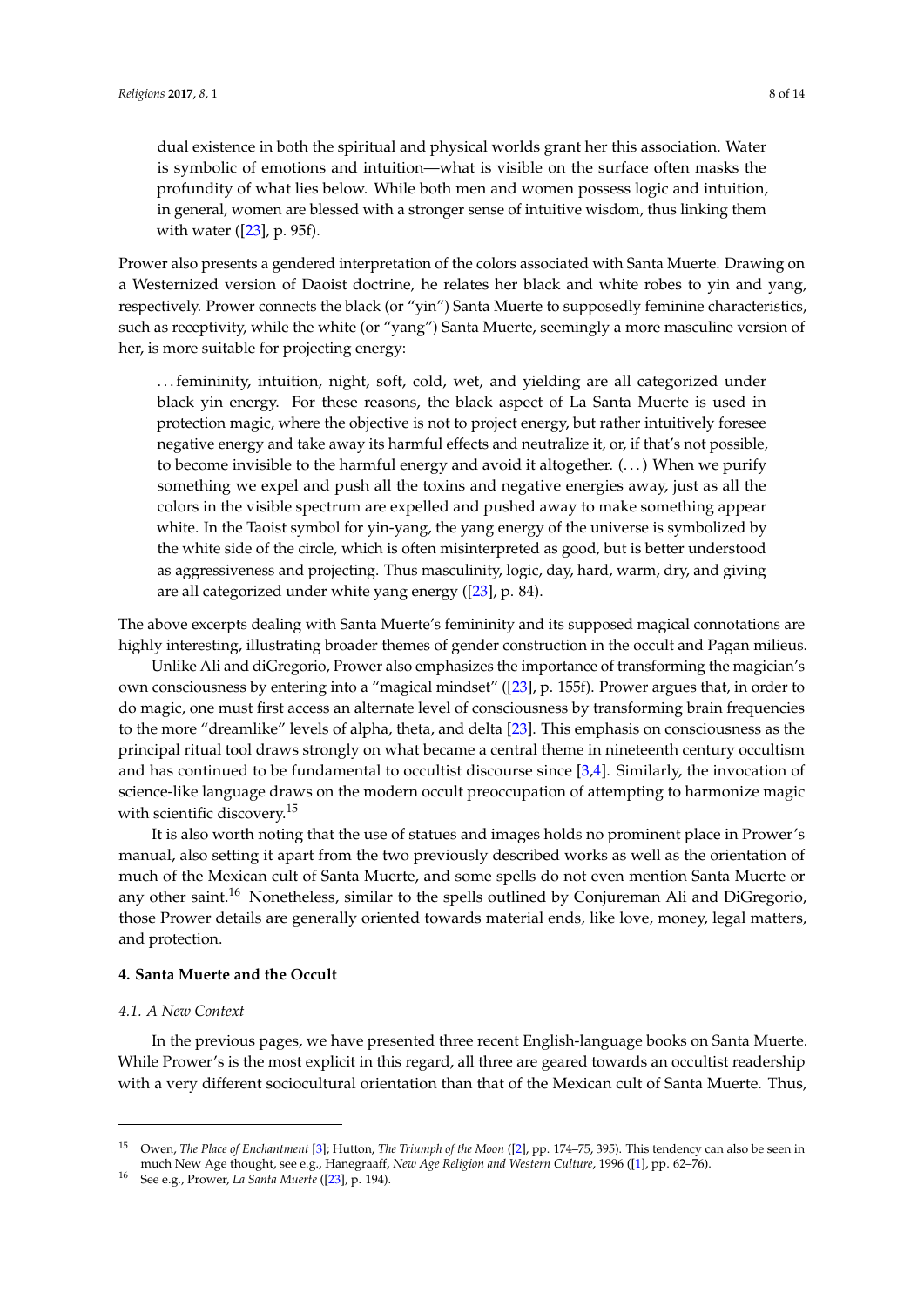their structure and content are also impacted by norms and conventions current to the occult milieu. In the following pages, we will highlight and analyze the significance of the various ways in which the authors discussed negotiate these conventions.

By stressing Santa Muerte's femininity and building on an essentialized understanding of the latter as receptive, intuitive, and pliant, Prower draws on a discourse of gender polarity that has been central to many forms of modern occultism.<sup>17</sup> This can be seen as a way of familiarizing Santa Muerte by integrating her into an established, gendered framework. The tendency to map all of creation onto a perceived ontological dialectic between masculinity and femininity can partly be traced to cultural transformations during the nineteenth century, and play strong parts in writings of a number of prominent occultists including Aleister Crowley, Dion Fortune, Julius Evola, and Gerald Gardner, the founder of Wicca.<sup>18</sup> While contemporary Mexican society is hardly lacking in ideas about gender, and Santa Muerte's femininity is certainly important to understanding her cult in its Mexican context, this discourse of a male–female, active–passive dichotomy onto which all of creation can be mapped is arguably drawn from modern, Anglo-American occultism and Paganism rather than Mexican folk Catholicism. diGregorio also briefly references the concept of gender polarity in her interpretation of the Catholic mass as a symbolic union between masculine and feminine. The fact that Ali does not mention ideas of gender polarity at all can potentially be interpreted as indicative of his aim to adhere to more closely to what he perceives as tradition.

Prower also presents a view of death as transformation by writing that the spells in the book are of a destructive nature in the sense of the magic aiming at transforming a current state of being to another; the old state must die in order to make way for the new ([\[23\]](#page-12-20), p. 155). The emphasis on death as transformation rather than its literal sense is a common theme in occultism, exemplified in the writings of Aleister Crowley, who identified the human soul with the sun and argued that when the sun sets in the West it only appears to disappear. Thus, Crowley reasoned, death is simply a name for the soul's onward journey into a new state of being ([\[33\]](#page-13-0), p. 46). Prower also views Santa Muerte as a remedy to the tendency of the modern world to hide death away and shelter its citizens from it ([\[23\]](#page-12-20), p. 19). This reflects a clear difference between Santa Muerte's Mexican context and that of Prower's intended readership. The concept of death has been identified as central to Mexican cultural identity as evinced by the iconic Catrina Calavera and *Dia de los Muertos* celebrations, and Chesnut notes that Santa Muerte is "as familiar to Mexicans as death itself" [\[5,](#page-12-0)[34\]](#page-13-1). Moreover, the lethal danger faced daily by many Mexican citizens on both sides of the drug war is an important contributing factor to the Skeleton Saint's popularity ([\[5\]](#page-12-0), pp. 96–120; [\[6\]](#page-12-1)). With new homicides making headlines daily, contemporary Mexican society can hardly be said to shelter its citizens from death. Similarly, a study of Santa Muertista transgender sex workers in Guadalajara and San Francisco indicated these devotees' experience of living under the daily threat of deadly homophobic and transphobic violence strengthen their faith and sense of affinity in Santa Muerte [\[35\]](#page-13-2). Thus, this statement on Prower's part appears to be a very clear reflection of the fact that his book is intended to introduce the cult of Santa Muerte to a different audience than that of urban, working-class Mexico.

#### *4.2. Negotiating Catholicism*

Ali, DiGregorio, and Prower relate to Catholicism in a different way from large parts of the the Santa Muerte cult on both sides of the US-Mexican border. Mexican devotees of Santa Muerte exist in a culturally Catholic context, and were likely raised Catholic whether they are practicing or

<sup>17</sup> See e.g., Urban, *Magia Sexualis*, 2006 [\[4\]](#page-12-5); Hedenborg-White, "To Him the Winged Secret Flame, To Her the Stooping Starlight." [\[8\]](#page-12-7)

<sup>18</sup> Cf. Hanegraaff, *New Age Religion and Western Culture*, 1996 ([\[1\]](#page-12-2), pp. 88, 152–54); Urban, *Magia Sexualis*, 2006 ([\[4\]](#page-12-5), pp. 55–80, 109–39, 162–222). Gender polarity is not uncontroversial in modern occultism, and has been challenged on the grounds of heteronormativity and gender essentialism by a number of important proponents and movements. See e.g., ([\[4\]](#page-12-5), pp. 222–54); Effertz, *Priest/ess* [\[29\]](#page-13-3); Lupa, "The Female Kink Magician" [\[30\]](#page-13-4); Kaldera, *Hermaphrodeities* [\[31\]](#page-13-5); Faerywolf, "The Queer Craft: Rethinking Magickal Polarity." [\[32\]](#page-13-6).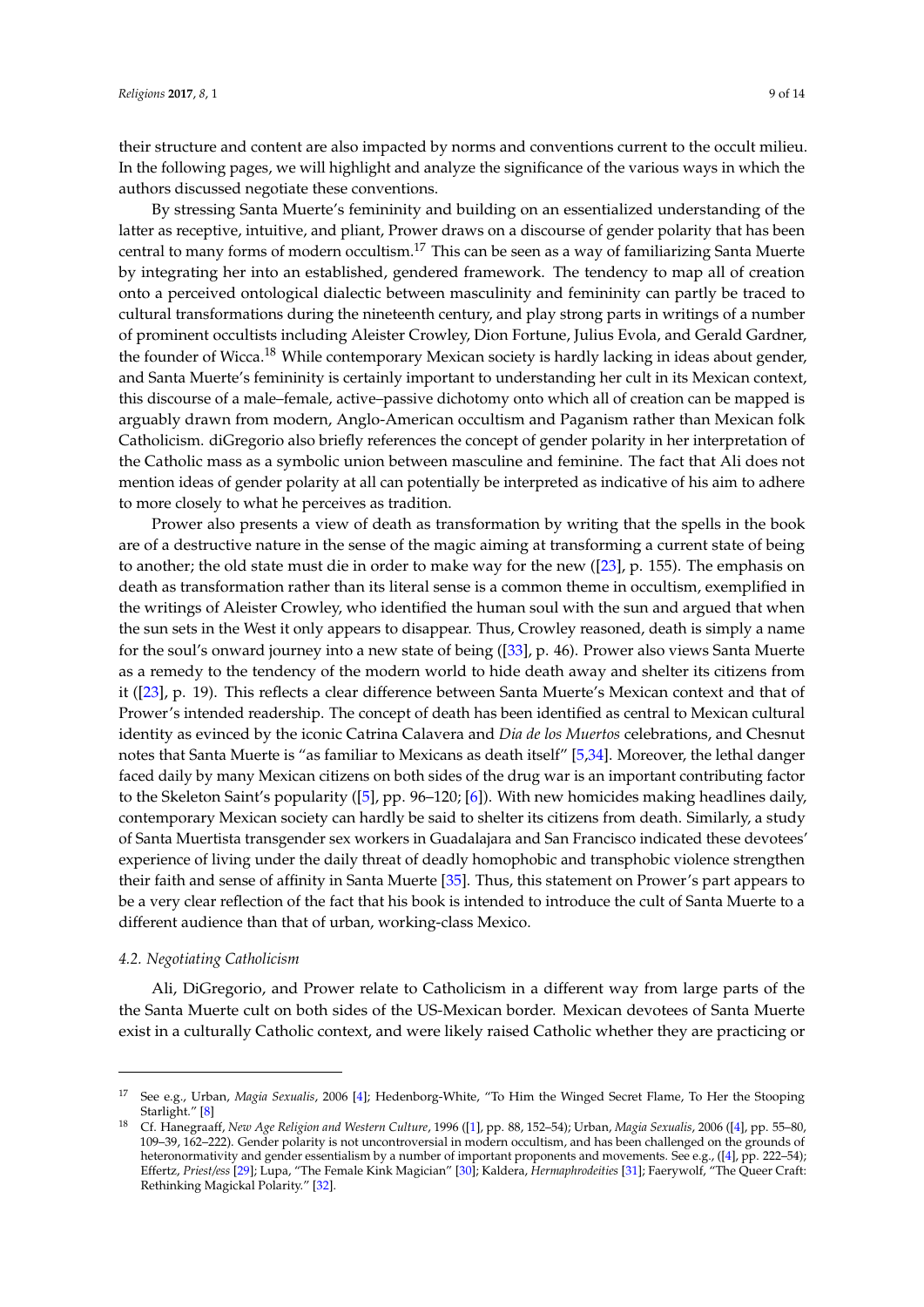not ([\[5\]](#page-12-0), p. 22). Moreover, Chesnut notes that most devotees of the Skeleton Saint he has encountered view their devotion to her as "complementary to their Catholic faith or even a part of it" ([\[5\]](#page-12-0), p. 115). It is thus unsurprising that Hispanophone spellbooks on Santa Muerte contain few examples of Catholicism being explicitly rejected.<sup>19</sup> However, the abovementioned occult authors operate within the discursive context of contemporary, Anglo-American occultism, in which Christianity has a very different position than in working class Mexico. Hanegraaff notes that the emergence of occultism, especially in the Anglophone world, drew strongly on an "anti-Christian mythographical tradition" originating in the Enlightenment ([\[13\]](#page-12-12), p. 233). A prominent example of this was the sympathy for the Devil among of a number of prominent eighteenth century intellectuals, who built on a tradition of counter-reading John Milton's *Paradise Lost*20. While not all were anti-Christian, all expressed strongly anti-clerical views, positing Lucifer as an intellectual and spiritual ideal representing liberty, equality, science, and critical thinking [\[36](#page-13-7)[,37\]](#page-13-8). The writings of these intellectuals provided a cultural foundation for the later evolution of organized, religious Satanism, exemplified by Anton LaVey's Church of Satan in 1966 [\[37\]](#page-13-8). Several other notable 20th century occultists including Gerald Gardner, Aleister Crowley, and Julius Evola were explicitly anti-Christianity, although for different reasons. While there are branches of modern esotericism that build on heterodox interpretations of Christian symbolism and doctrine, none of the three occult authors whose works we have analyzed are speaking in this context. As a case in point, all three seemingly feel a need to address and negotiate the presence of folk-Catholicism in the cult of Santa Muerte. While they employ different strategies for doing so, this indicates an awareness of the potential difficulties of integrating Christian content into the contemporary occult milieu.

In different ways, the three books studied in this article highlight a cognitive dissonance facing occultist interpreters of Santa Muerte, namely, that of integrating a folk saint whose Mexican cult is steeped in Catholic custom and symbolism into a cultural milieu that is, at best, highly ambivalent towards Christianity. diGregorio, Ali, and Prower all address and negotiate this dissonance in different ways, by presenting various explanations of the Catholic structure of many cultic practices linked to Santa Muerte. By integrating Santa Muerte among other pagan deities, drawing explicitly on symbolism and beliefs derived from modern occultism, and de-emphasizing the importance of Catholicism in her cult, Ali and diGregorio present the clearest examples of attempting to integrate Santa Muerte into an eclectic non-Christian occult context. Whether they are successful in crafting an image of Santa Muerte that is compelling to occultist readers remains to be seen. However, their various strategies of negotiation illustrate that various degrees of translation are inevitably involved when religious symbols are imported from one context into another.

#### *4.3. Seeking Tradition*

Cultural and socioeconomic class difference is an integral factor in shaping the transmission of Santa Muerte into the Anglo-American occult milieu. Just as the living conditions of her overwhelmingly working-class, Mexican devotees shapes their devotional practices and relationships with the saint, the particular conditions of contemporary occultism affect the ways in which occultists relate to Santa Muerte.

Santa Muerte's introduction into the occult milieu was partly enabled by the late modern media landscape. Since her cult went fully public in Mexico in 2002, Santa Muerte has made cameo appearances in the Oliver Stone film *Savages* (2012) as well as a number of TV shows including *Breaking Bad*, *True Blood*, *Dexter, True Detective*, and *Ash vs. Evil Dead*. Aside from the final example,

<sup>19</sup> A notable exception is a booklet beginning with ten statements called "Los Diez Estados La Santa Muerte", the first nine of which have been copied verbatim from Anton Lavey's *Satanic Bible*, in which the Devil's name is replaced with that of Santa Muerte. La Vey, *The Satanic Bible*, 25, Jimenez, *La Biblia de La Santa Muerte*.

<sup>&</sup>lt;sup>20</sup> Notable examples of this trend include William Blake, Mary Wollstonecraft, Percy Bysshe Shelley, and Lord Byron in Britain, and Anatole France and Jules Michelet in France.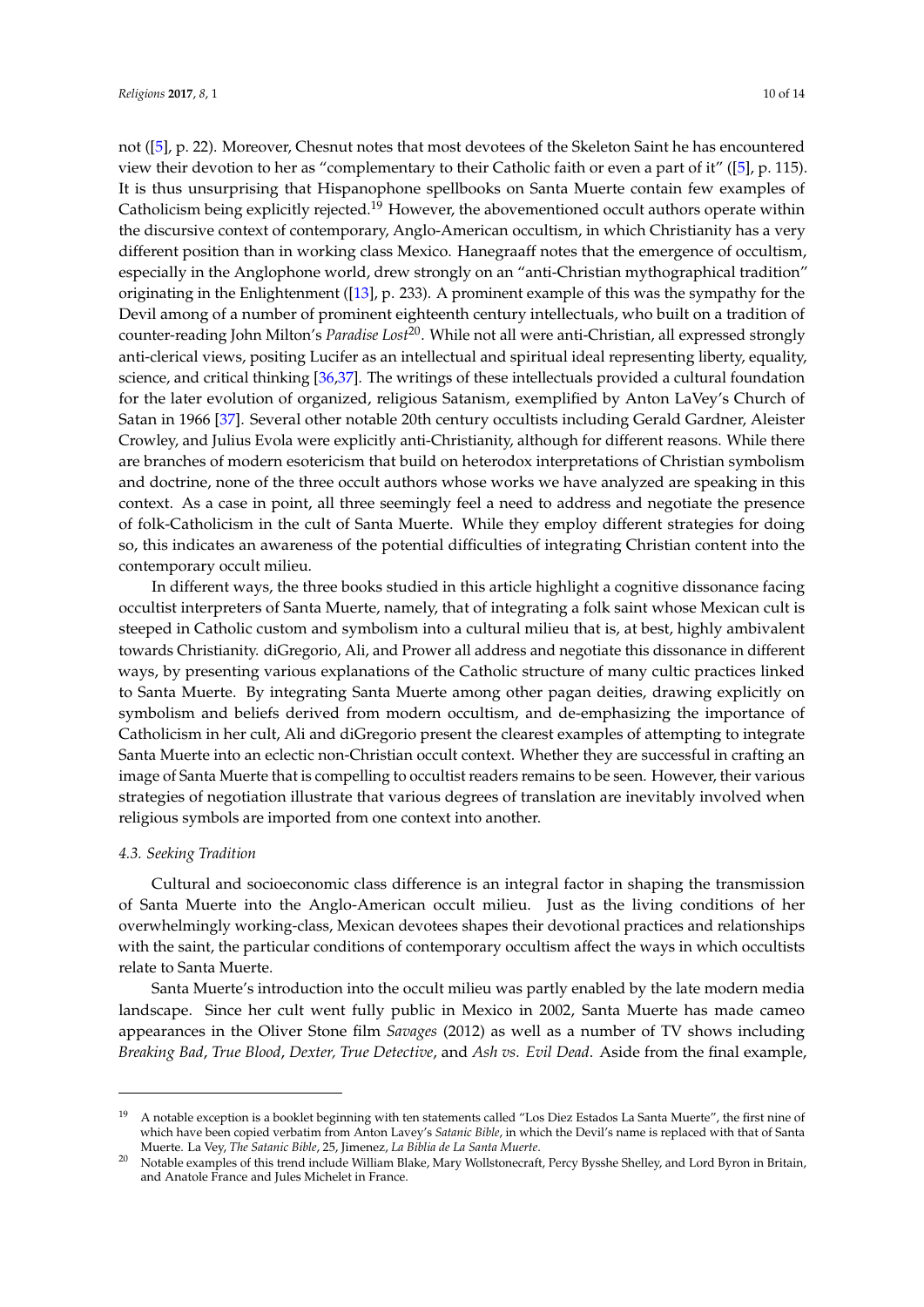all of the above films and TV shows portray Santa Muerte stereotypically as a patroness of organized crime and black magic ([\[5\]](#page-12-0), pp. 36, 52, 96–97). Still, such pop cultural depictions play a strong role in feeding into what Christopher Partridge has termed "occulture", a loosely structured cultural treasury of beliefs, practices, and symbols linked to occultism, magic, paranormal phenomena, spirits, et cetera, which are drawn on, adapted, and interpreted in individuals' practice. Occulture (in which the abovementioned depictions of Santa Muerte can be included) is an important factor in attracting new people to occult phenomena, some of whom subsequently seek out more structured material and like-minded people ([\[9\]](#page-12-8), pp. 194–95; [\[24,](#page-12-23)[28,](#page-12-25)[29\]](#page-13-3)). Likewise, Santa Muerte's emergence onto the Anglo-American occult scene has likely been facilitated by the Internet, which greatly increases the possibility of cross-cultural syncretism by simplifying communication across vast distances and making beliefs, practices, and tools whose availability was previously more geographically delimited instantly available to a transnational audience.<sup>21</sup> The Internet has also democratized the publishing process by providing an inexpensive way of printing, advertising, and disseminating written works across the globe. Consequently, spellbooks, candles, statues, and incense related to the Skeleton Saint are no longer reserved for spiritual seekers with access to specialized occult stores or *botanicas*, but are now globally available.

The digitalization of the occult landscape has placed a severe strain on the concept of esoteric secrets. While much supposedly hidden knowledge claimed by esotericists has oftentimes not been particularly hidden at all, the Internet has greatly facilitated the mass-distribution and commercial availability of rites and doctrines previously reserved for an initiate few (Cf Urban ([\[4\]](#page-12-5), p. 244f)). One response to this can be seen in the proliferation of artisanal, limited deluxe editions in the occult milieu. A number of established esoteric publishing houses produce "talismanic" books for collectors who are prepared to pay hundreds of dollars for exclusive editions of books with identical content to the more affordable, standard hardbacks these publishers also produce.<sup>22</sup> This emphasis on craftsmanship can be seen as a way of conveying a sense of rarity and exclusivity in a new and digitalized market in which occult beliefs and practices are readily available<sup>23</sup>. The increasing interest in European and North American occultism in various forms of folk religiosity can similarly be interpreted both as an effect and a reaction against this state of affairs. While interest in Vodou has a somewhat longer history among occultists, recent years have also witnessed the publication of a number of occult works on African Diaspora religions such as Quimbanda and Palo Mayombe as well as those emphasizing the heritage of European and African American folk magic, including translations and reprints of older *grimoires* as well as the digital store and archive Lucky Mojo, which focuses on Hoodoo and rootwork [\[17](#page-12-16)[–19](#page-12-18)[,39–](#page-13-9)[41\]](#page-13-10). Notably, the Swedish-Finnish Satanic publisher Ixaxaar has published a book on the Argentinian folk saint San La Muerte, whose cult in many respects is similar to that of Santa Muerte.<sup>24</sup>

While Medieval and early modern *grimoires*, which were broadly available, had a strong impact on the development of modern ceremonial magic, the wave of occult books on folk religiosity in recent years illustrates a far stronger willingness to draw on popularized or subaltern systems of magic than most leading occultists of the *fin-de-siècle*, who drew primarily on what they perceived as elite teachings. Occult romantization of the subaltern is not entirely novel: Gerald Gardner as well as Jack Parsons, a notable American devotee of Crowley's, both emphasized romanticized notions of rural people inspired by Michelet's *La Sorcière* and Charles Leland's *Aradia* in their respective articulations of witchcraft as a religion of the people. However, the recent turn towards folk religion in Latin

<sup>21</sup> Cf. Granholm, *Dark Enlightenment* ([\[9\]](#page-12-8), pp. 193–94). Cf. Urban, *Magia Sexualis*, 2006 ([\[4\]](#page-12-5), pp. 223–24, 245–50)

<sup>&</sup>lt;sup>22</sup> Three Hands press, scarlet imprint. "About." [\[38\]](#page-13-11)

<sup>23</sup> Interestingly, the books by diGregorio, Conjureman Ali, and Prower are solely available as inexpensive softcovers. However, as noted above, the cheap format can also be employed as a device for conveying authenticity, as in the case of Hadean Press, which also produces deluxe limited editions.

<sup>24</sup> N.A-A.218, *Liber Falxifer*. [\[42\]](#page-13-12)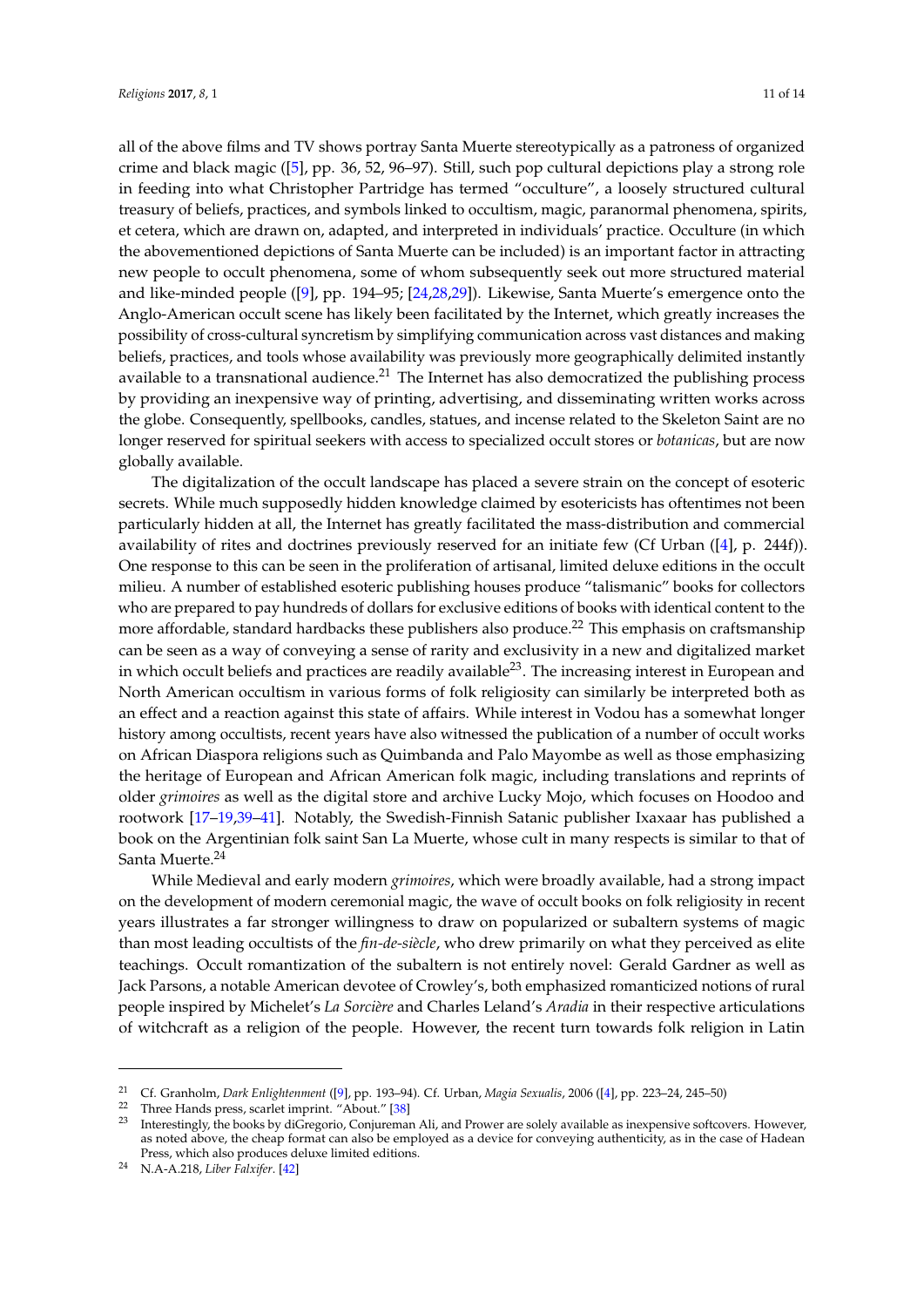America and the African Diaspora among many contemporary occultists can be compared to ways in which early 20th century primitivists glorified that which had previously been perceived as barbaric, lowbrow, and earthy [\[43\]](#page-13-13).

Similar to the ways in which the Romantic and occult movements were simultaneously products of modernity and reactions against it, this new occult trend can be interpreted as a counter-reaction against a hybrid and eclectic occult landscape in which nothing is exclusive and an endless banquet of symbol systems is constantly available. As such, it can also be seen as a sort of counterpoint to systems such as Chaos Magick, a postmodernist form of occultism characterized by a deep sense of parody and irony, a rejection of all truth claims, and the pragmatic use of symbols personal systems of magic.<sup>25</sup> The increasing occultist interest in folk religiosity and folk magic, of which the gradually growing popularity of Santa Muerte is an example, responds to what is perceived as a loss of authenticity. This also puts Conjureman Ali's advocacy of Catholic custom in devotion to Santa Muerte in a new light: while ostensibly placing his work closer to the Mexican cult of Santa Muerte, his very insistence on adhering to tradition is highly typical of a work aimed at the contemporary occult milieu.

#### **5. Conclusions**

The present study has relied on a small number of published occult works on Santa Muerte.<sup>26</sup> While we have encountered occultists in Europe and North America who integrate Santa Muerte into their religious practice during previous fieldwork, the scope of this study has precluded more extensive research in this direction. The strongly literary and elite bias of much previous esotericism research has resulted in a focus on key philosophical texts at the expense of everyday practice, obscuring the fact that much of what occurs in the occult milieu may not be visible outside of small groups of people or even individuals' homes. The integration of Santa Muerte into European and North American occultism also highlights the necessity of looking at new avenues of research in terms of the development of beliefs and practices in the development of Western esotericism.

While still a relatively minor trend, the emergence of Santa Muerte devotion among occultists in Europe and the US points to some interesting paradoxes in modern occultism, indicating the importance of studying Western esotericism as a lived religious phenomenon. Far from an archaic relic, occultism has since the nineteenth century been driven by some of the core aspects of modernity: individualism, utopianism, mistrust of religious dogmatism and hierarchies, and a glorification of modern science.<sup>27</sup> However, it can simultaneously be seen as a reaction against the disenchantment that is linked to modernity. While today's occultism is very strongly impacted by the late modern or postmodern media landscape, there are also clear signs of backlash against the increasing hybridization and democratization of occult knowledge that it enables. Akin to *fin-de-siècle* occultists, people such as Conjureman Ali, diGregorio, Prower, and the authors of the abovementioned works on African Diaspora religion and folk magic look to symbol systems that are perceived as foreign to their mainstream culture and representing something that it lacks. In turning to a Mexican folk saint, it is perhaps possible that Anglo-American occultists are searching for respite from a perceived spiritual emptiness and disenchantment haunting Western modernity.

**Author Contributions:** The authors contributed equally to this paper.

**Conflicts of Interest:** The authors declare no conflict of interest.

<sup>25</sup> Seminal Chaos Magickal works include Carroll, *Liber Null & Psychonaut* [\[44\]](#page-13-14); Hine, *Condensed Chaos* [\[45\]](#page-13-15). The internet was also instrumental to the popularization of Chaos Magick. Duggan, "Perrenialism and Iconoclasm" [\[46\]](#page-13-16); Urban, *Magia Sexualis*, 2006 ([\[4\]](#page-12-5), pp. 222–54). See e.g., Hine, *Condensed Chaos* [\[45\]](#page-13-15); Carroll, *Liber Null & Psychonaut* [\[44\]](#page-13-14).

<sup>&</sup>lt;sup>26</sup> As the authors' Spanish reading skills are insufficient to engage in meaningful dialogue with the Hispanophone scholarship on the Skeleton Saint, we have been limited to English-language scholarship on her cult in Mexico.

<sup>27</sup> Hutton, *The Triumph of the Moon* ([\[2\]](#page-12-3), pp. 174–75, 395); Owen, *The Place of Enchantment* [\[3\]](#page-12-4); Urban, *Magia Sexualis*, 2006 [\[4\]](#page-12-5).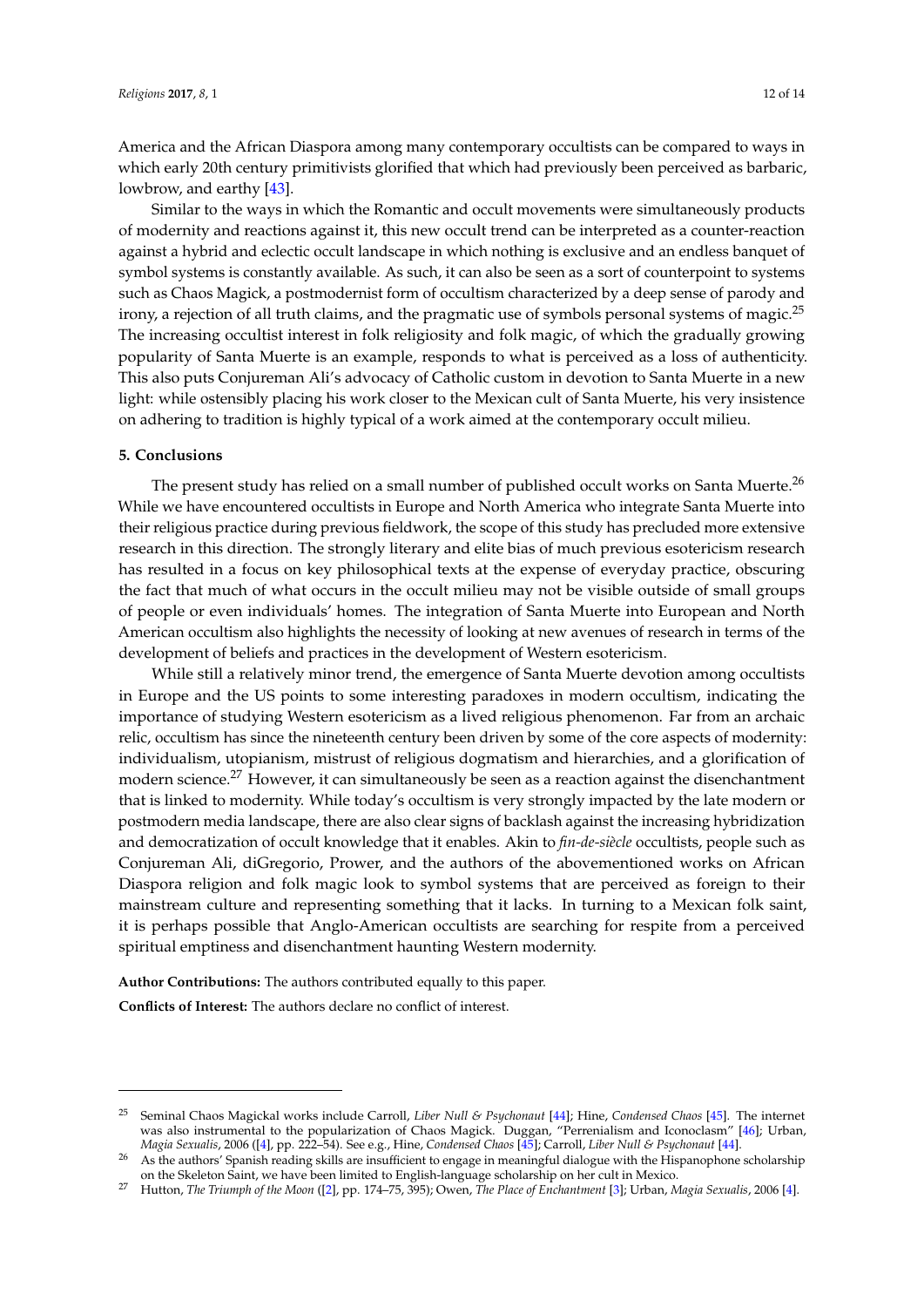## **References**

- <span id="page-12-2"></span>1. Hanegraaff, Wouter J. *New Age Religion and Western Culture: Esotericism in the Mirror of Secular Thought*. Studies in the History of Religions, v. 72; Leiden: E.J. Brill, 1996.
- <span id="page-12-3"></span>2. Hutton, Ronald. *The Triumph of the Moon: A History of Modern Pagan Witchcraft*. Oxford and New York: Oxford University Press, 1999, pp. 174–75, 395.
- <span id="page-12-4"></span>3. Owen, Alex. *The Place of Enchantment: British Occultism and the Culture of the Modern*. Chicago: University of Chicago Press, 2004.
- <span id="page-12-5"></span>4. Urban, Hugh B. *Magia Sexualis. Sex, Magic and Liberation in Modern Western Esotericism*. Berkeley: University of California Press, 2006.
- <span id="page-12-0"></span>5. Chesnut, R. Andrew. *Devoted to Death: Santa Muerte, the Skeleton Saint*. New York: Oxford University, 2012.
- <span id="page-12-1"></span>6. Kristensen, Regnar. *Postponing Death: Saints and Security in Mexico City*. Copenhagen: University of Copenhagen, 2011.
- <span id="page-12-6"></span>7. Berger, Helen A., Evan A. Leach, and Leigh S. Shaffer. *Voices from the Pagan Census: A National Survey of Witches and Neo-Pagans in the United States*. Studies in Comparative Religion; Columbia: University of South Carolina Press, 2003.
- <span id="page-12-7"></span>8. Hedenborg-White, Manon. "To Him the Winged Secret Flame, To Her the Stooping Starlight: The Social Construction of Gender in Contemporary Ordo Templi Orientis." *Pomegranate: The International Journal of Pagan Studies*, 2014. [\[CrossRef\]](http://dx.doi.org/10.1558/pome.v15i1-2.102)
- <span id="page-12-8"></span>9. Granholm, Kennet. *Dark Enlightenment: The Historical, Sociological, and Discursive Contexts of Contemporary Esoteric Magic*. Aries Book Series, Texts and Studies in Western Esotericism; Volume 18, Leiden and Boston: Brill, 2014.
- <span id="page-12-9"></span>10. Asprem, Egil, and Kennet Granholm. "Constructing Esotericisms: Sociological, Historical and Critical Approaches to the Invention of Tradition." In *Contemporary Esotericism*. Sheffield and Bristol: Equinox, 2013.
- <span id="page-12-10"></span>11. Pasi, Marco. "The Problems of Rejected Knowledge: Thoughts on Wouter Hanegraaff's Esotericism and the Academy." *Religion* 43 (2013): 201–12. [\[CrossRef\]](http://dx.doi.org/10.1080/0048721X.2013.767611)
- <span id="page-12-11"></span>12. Stuckrad, Kocku von. *Locations of Knowledge in Medieval and Early Modern Europe: Esoteric Discourse and Western Identities*. Brill's Studies in Intellectual History, v. 186; Leiden and Boston: Brill, 2010.
- <span id="page-12-12"></span>13. Hanegraaff, Wouter J. *Esotericism and the Academy: Rejected Knowledge in Western Culture*. Cambridge: Cambridge University Press, 2012.
- <span id="page-12-13"></span>14. Faivre, Antoine. *Access to Western Esotericism. SUNY Series in Western Esoteric Traditions*. Albany: State University of New York Press, 1994.
- <span id="page-12-14"></span>15. diGregorio, Sophia. *Grimoire of Santa Muerte*. n.p.: Winter Tempest Books, 2013.
- <span id="page-12-15"></span>16. "Browse by Book Publisher: Winter Tempest Books." Tower Books. Available online: [http://www.tower.](http://www.tower.com/book-publisher/winter-tempest-books) [com/book-publisher/winter-tempest-books](http://www.tower.com/book-publisher/winter-tempest-books) (accessed on 17 February 2016).
- <span id="page-12-16"></span>17. Frisvold, Nicholaj De Mattos. *Exu: Exu and the Quimbanda of Night and Fire*. Dover: Scarlet Imprint, 2012.
- <span id="page-12-17"></span>18. Frisvold, Nicholaj De Mattos. *Pomba Gira & the Quimbanda of Mbùmba Nzila*. Dover: Scarlet Imprint, 2011.
- <span id="page-12-18"></span>19. Frisvold, Nicholaj De Mattos. *Palo Mayombe, the Garden of Blood and Bones: A Grammar of the Creole Sorcery of Palo Mayombe*. Dover: Scarlet Imprint, 2010.
- <span id="page-12-21"></span>20. Fraser, Angus. *Santa Muerte*. London: Trolley Books, 2015.
- <span id="page-12-19"></span>21. Conjureman Ali. "Santisima Muerte: How to Call and Work with Holy Death." In *Guides to the Underworld: Volume 1: The Saints*. West Yorkshire: Hadean Press, 2013, pp. 159–90.
- <span id="page-12-22"></span>22. Hammer, Olav. *Claiming Knowledge: Strategies of Epistemology from Theosophy to the New Age*. Leiden and Boston: Brill, 2004.
- <span id="page-12-20"></span>23. Prower, Tomás. *La Santa Muerte: Unearthing the Magic & Mysticism of Death*, 1st ed. Woodbury: Llewellyn Publications, 2015.
- <span id="page-12-23"></span>24. Partridge, Christopher H. *The Re-Enchantment of the West: Alternative Spiritualities, Sacralization, Popular Culture, and Occulture*. London and New York: T & T Clark International, 2004.
- <span id="page-12-24"></span>25. Gardner, Gerald. *Witchcraft and the Book of Shadows*. Edited by A. R. Naylor. Thame: I-H-O Books, 2004.
- 26. Gardner, Gerald. *The Meaning of Witchcraft*. London: The Antiquarian Press, 1959.
- 27. Crowley, Vivianne. *Wicca: The Old Religion in the New Millennium*. London: Thorsons, 1996.
- <span id="page-12-25"></span>28. Farrar, Janet, Stewart Farrar, Janet Farrar, and Janet Farrar. *A Witches' Bible: The Complete Witches' Handbook*. Custer and London: Phoenix, Distributed in the U.K. by Robert Hale Ltd., 1996.